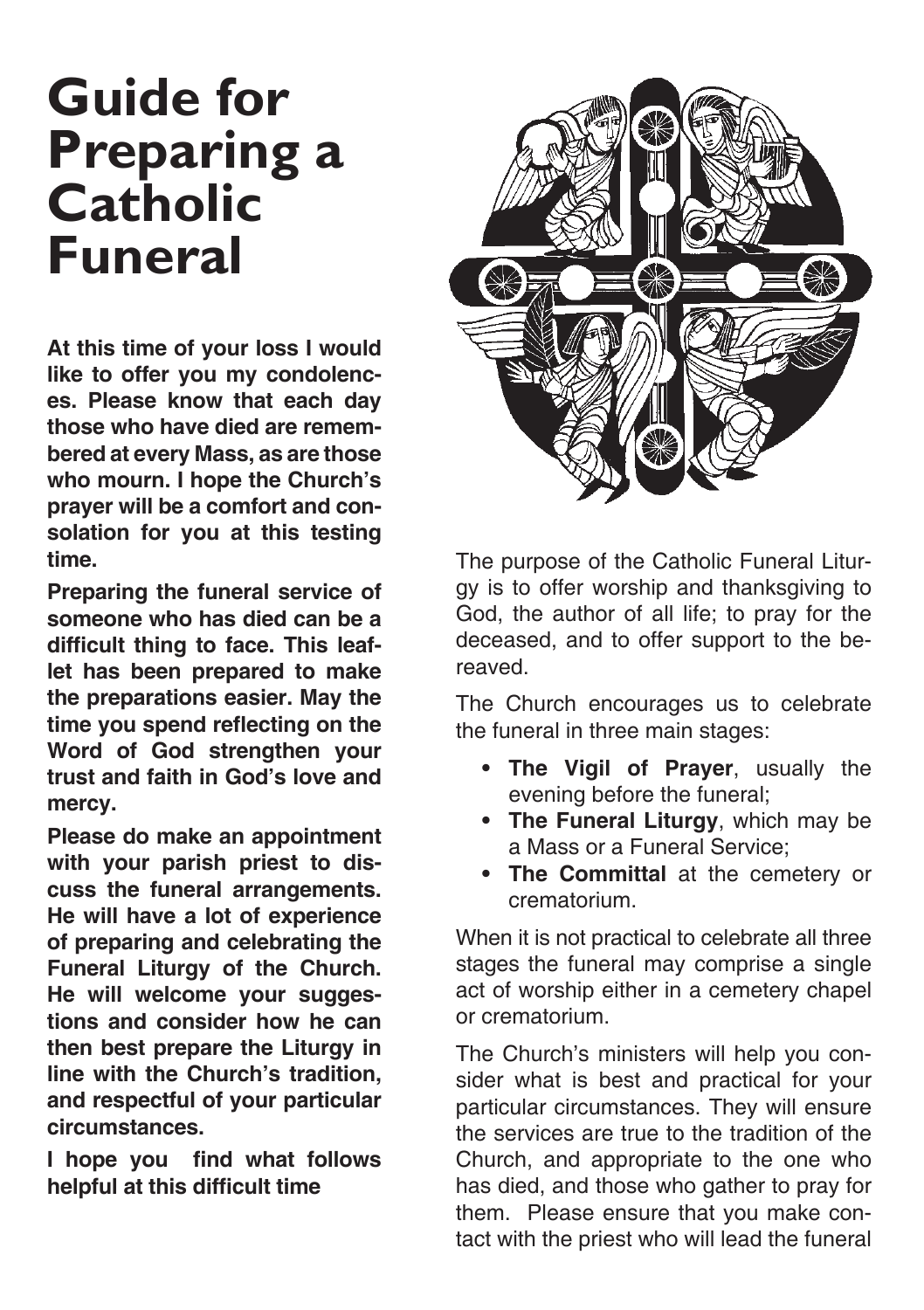service *before* finalising any arrangements with the Funeral Director.

#### **• The Vigil of Prayer**

This Vigil is the first stage of the farewell journey. Its mood is one of quiet support which helps to prepare the bereaved for the final leave-taking. It may be held in the home of the deceased person, in a funeral home or in the church. The body of the deceased may be present or not. The Vigil may be led a priest, but may also be led by others. It will include prayers and readings from scripture. It may include the Rosary, and appropriate liturgical songs and hymns.

#### **• The Funeral Liturgy**

The Funeral Liturgy usually takes the form of the celebration of Mass, the highest form of prayer in which the Sacrifice of Christ himself is made present. In offering this Sacrifice, we commend to God the soul of the deceased in union with Christ himself. In some circumstances it is suitable for the Funeral Liturgy to take the form of a Liturgy of the Word only.

The family and friends of the deceased, if they feel able, can assist during the Funeral Liturgy in a variety of ways, for example:

- Placing on the coffin symbols of Christian faith, such as the pall (a large white cloth which reminds us of Baptism), a crucifix and an open bible.
- Placing a photograph of the deceased or mass cards on a table near the coffin.
- Reading the scripture passages or the intercessions.
- A member of the family or a friend may also speak briefly about the deceased. My guidance is that this best takes place before the Liturgy begins, or after the opening greeting. In this

way, the family can welcome everyone to the Funeral Liturgy and speak in remembrance of the person for whom the prayer of the Liturgy is to be offered. A written text, seen by the priest or deacon beforehand, must always be used.

The Funeral Liturgy usually takes place in a parish church but it may sometimes be appropriate to hold it in the chapel of a cemetery or crematorium.

#### **• The Committal**

The final act of saying farewell takes place in a brief service at the graveside or at the crematorium. When a body is cremated it is encouraged that there be a further brief service, some time later, for the burial of the ashes.

### **Music at Funerals**

The Church gives priority to the singing of the Order of Mass - the Alleluia, the Holy, and Great Amen, for example, and the songs proper to the Funeral Rite, for example the Song of Farewell. The priest will be able to discuss which version of these will be most fitting.

Music at a Funeral Liturgy should always be drawn from the broad repertoire of Christian hymns and compositions. A piece of music from another source may be used after the formal Liturgy has finished provided there is nothing in it inconsistent with the sacred nature of the place and the occasion.

In considering what to sing, do take into account the likely congregation and how they will respond to the invitation to sing. If the congregation is small, or unfamiliar with singing, it may be better to rely more on the organ or other instrumental music than song only.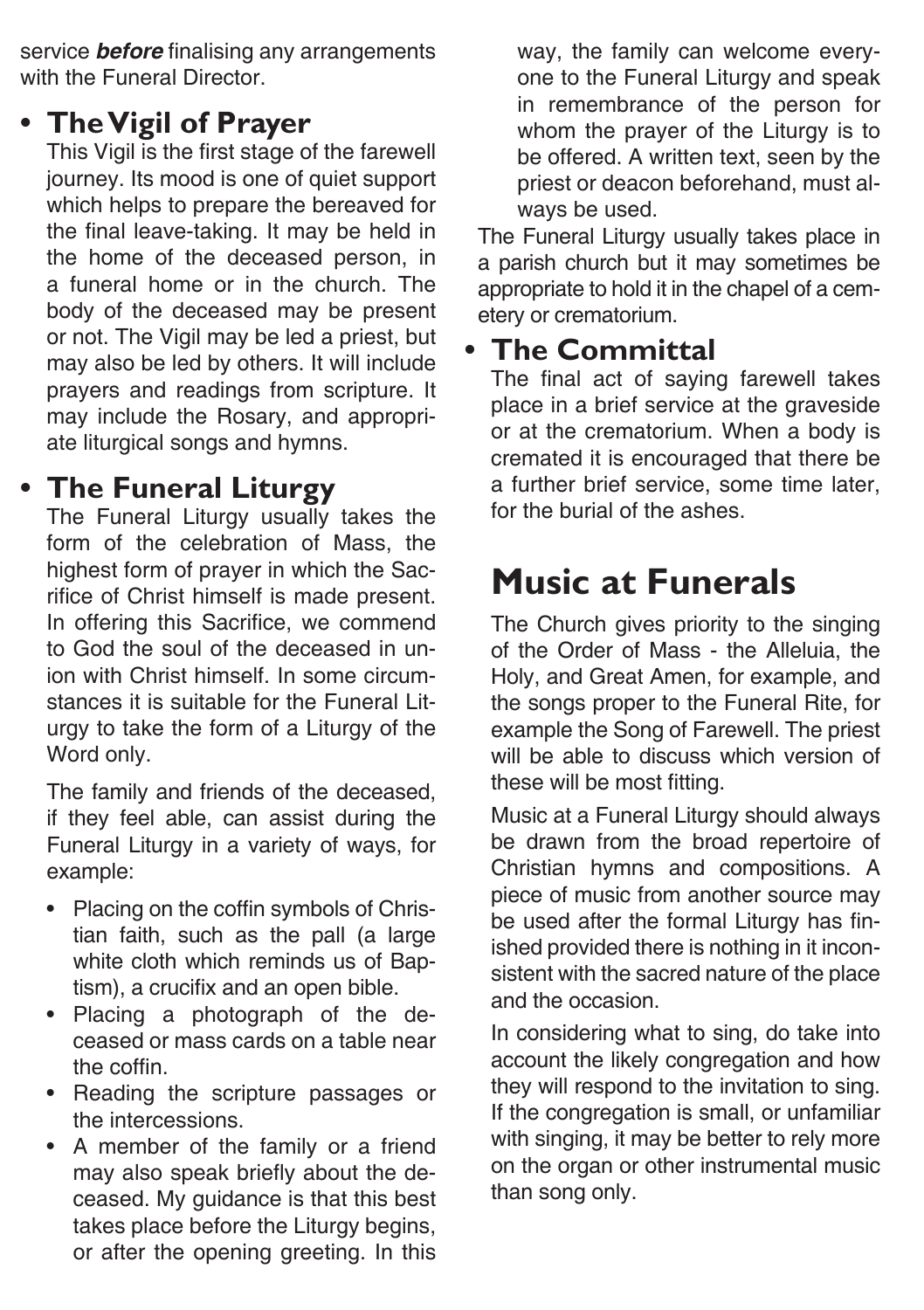## **Preparing the Prayer**

In preparing for a funeral there are many things to prepare and consider. Preparing the Prayer, the Liturgy, the Funeral services, is only one of them.

Also important is the reception afterwards. Often this will be the better place for the display of photos and the use of popular music that was particularly liked by the person who has died, or is associated with them by others. These things can encourage conversation and the sharing of personal memories of the one who has died in ways that are especially helpful to the bereaved, to family and friends.

In the funeral services we particularly focus on the things of faith, and how these give us hope for ourselves and for the person who has died even in the midst of the pain of bereavement. In other gatherings before and after the funeral services our attention is much more singly on the person themselves, and the place they have in our lives.

#### *• Who will help me plan the funeral services?*

The priest, deacon, or other nominated members of the parish community will be happy to help.

*• Can I help choose the songs and readings?*

Yes, and the priest will help you select from the range of approved readings from Scripture and of hymns and songs appropriate for use at Catholic worship. As already noted other music and readings can find their proper place elsewhere - for example in the social gathering following the funeral.

#### **Other practicalities** *Funeral directors*

If the deceased had a pre-paid funeral plan a number of features regarding the funeral will already have been agreed and paid for. Otherwise choosing a funeral director is a matter for the family. Your parish priest may be able to provide you with contact details of a number of local companies that you can select from with confidence. It is common to invite estimates of costs from different firms before making your final choice

Your funeral director will advise you on the options and costs of the service they can provide. There is often a higher cost for a funeral which includes burial. Those choosing burial will also need to consider the upkeep of the grave.

A stipend or offering to the parish for the services of the priest/deacon leading the funeral service(s) is usual. In the Archdiocese of Westminster a standard fee is set by a parish or deanery. This stipend is usually included automatically in the account prepared by the Funeral Director, although the family is free to make its own arrangements. There is usually an additional fee for an organist or other musician.

#### *When will the funeral take place?*

The funeral director will liaise with family, parish and cemetery/crematorium to arrange the day and time of the funeral service(s). Generally nothing can be done until a death has been registered.

If the cause of death is clear, the doctor will issue a medical certificate and a notice with information on how to register the death so that funeral arrangements can then be made. If there is need to report the death to the coroner (for example when no doctor can issue a medical certificate of cause of death, if a death is judged unnatural or suspicious, or if a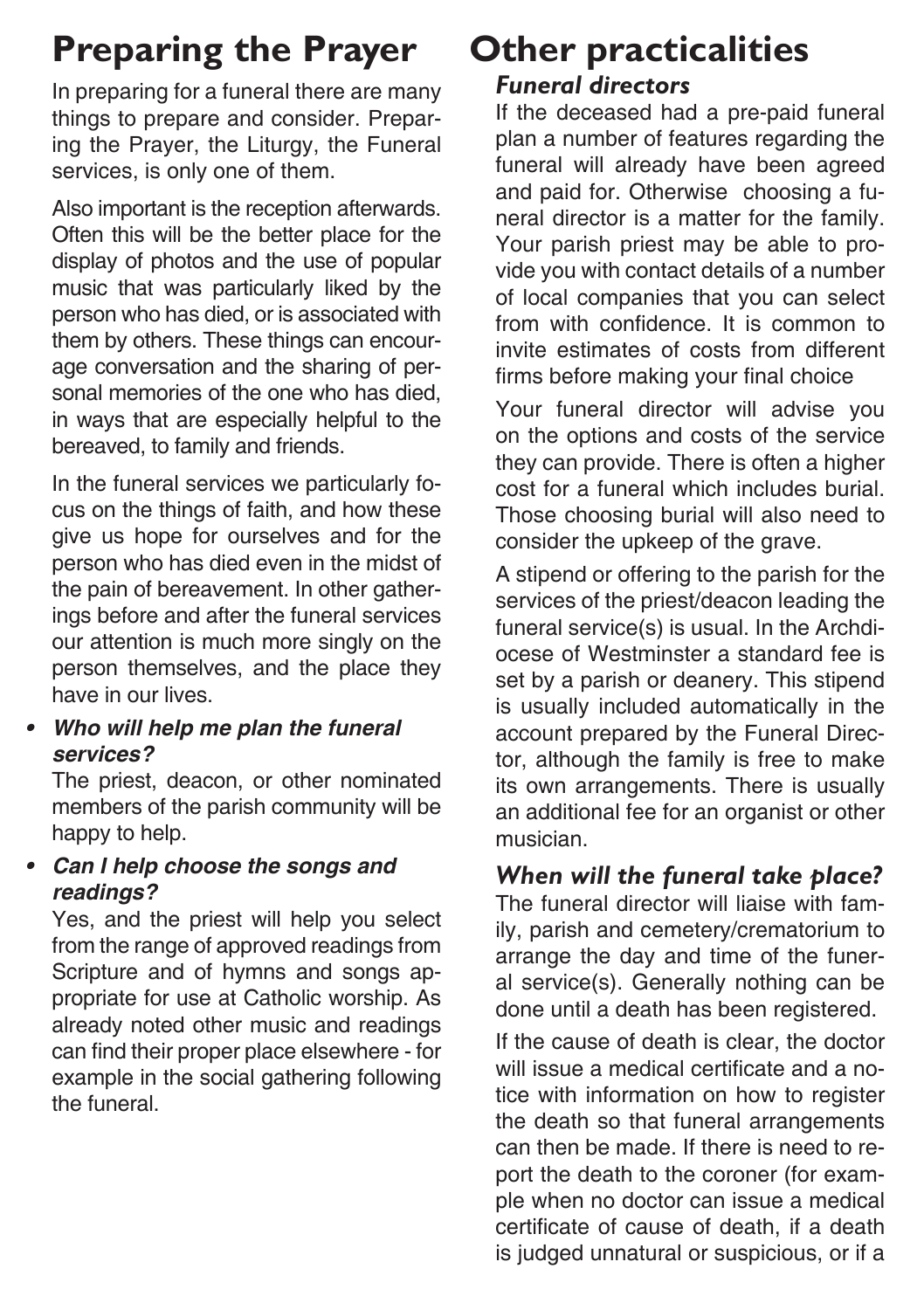person dies during an operation), there may be a delay while a post mortem or inquest is carried out.

### **Scripture Readings**

*The Word of God is a source of encouragement and consolation for the faithful of God. it is Jesus who speaks when the Scriptures are read in church. Even when we read these readings to ourselves privately we are invited to listen for the voice of the Lord of Life.*

*The readings which follow are a brief selected of those approved for use at Catholic funeral services. They can also serve as a source of spiritual reading in the days and weeks that follow the funeral service. For the full selection of approved readings please follow the links on the diocesan website (www.rcdow.org.uk) to* Liturgy: resources

### **Old Testament Readings**

**• Wisdom** *3:1–6. 9*

*He accepted them as a holocaust.*  The souls of the virtuous are in the hands of God, no torment shall ever touch them.

In the eyes of the unwise, they did appear to die, their going looked like a disaster, their leaving us, like annihilation; but they are in peace.

If they experienced punishment as men see it, their hope was rich with immortality; slight was their affliction, great will their blessing be. God has put them to the test and proved them worthy to be with him; he has tested them like gold in a furnace, and accepted them as a holocaust.

They who trust in him will understand the truth, those who are faithful will live with him in love; for grace and mercy await those he has chosen.

**• Isaiah** *25:6–9 The Lord will destroy Death for ever.* On this mountain, the Lord of hosts will prepare for all peoples a banquet of rich food. On this mountain he will remove the mourning veil covering all peoples, and the shroud enwrapping all nations, he will destroy Death for ever. The Lord will wipe away the tears from every cheek; he will take away his people's shame everywhere on earth, for the Lord has said so. That day, it will be said: 'See, this is our God in whom we hoped for salvation; the Lord is the one in whom we hoped. We exult and we rejoice that he has saved us'.

### **New Testament Readings**

**• Apocalypse** *21:1–7 There will be no more death.* I, John, saw a new heaven and a new earth; the first heaven and the first earth had disappeared now, and there was no

#### **How many readings?**

At every Catholic service there is at least one reading from scripture. At the principal funeral service there are usually two, (a Gospel reading: and a reading taken from elsewhere in the Old or New Testaments).

#### **Who reads them?**

The Gospel reading is read by the priest or deacon. The other Scripture reading(s) may be read by family members or friends. Please be sure to choose a reader who is able to read clearly and audibly, so that those present guests will be able to hear the reading you have chosen. (If you feel that family members or friends will not be able to read, then please let the priest know, and he will happily arrange for one of the regular parish readers to read the chosen readings at the funeral.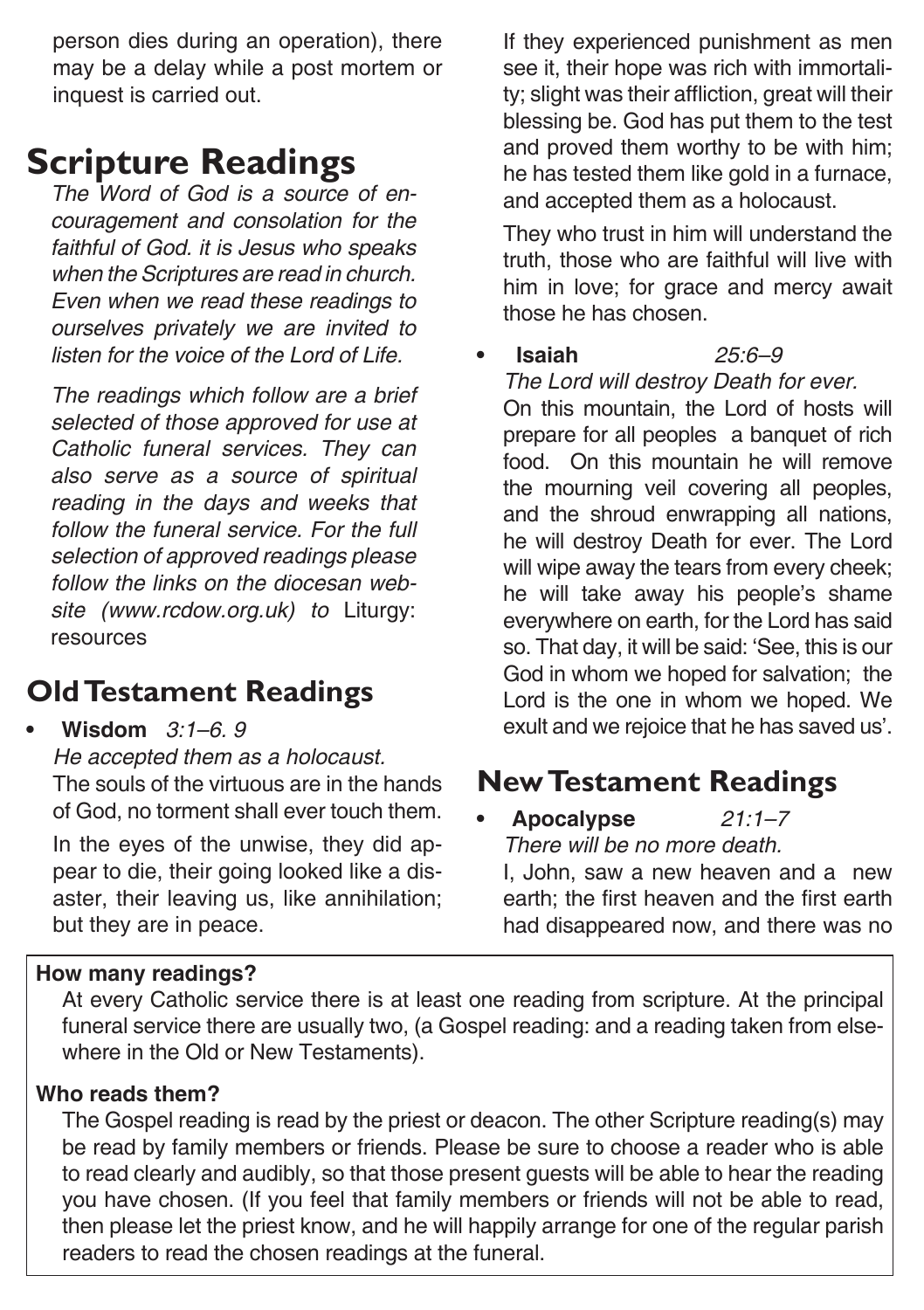longer any sea. I saw the holy city, and the new Jerusalem, coming down from the new Jerusalem, coming down from God out of heaven, as beautiful as a God out of heaven, as beautiful as a bride all dressed for her husband. Then bride all dressed for her husband. Then I heard a loud voice call from the throne, I heard a loud voice call from the throne, 'You see this city? Here God lives among 'You see this city? Here God lives among men. He will make his home among men. He will make his home among them; they shall be his people, and he them; they shall be his people, and he will be their God; his name is God-with-will be their God; his name is God-withthem. He will wipe away all tears from them. He will wipe away all tears from their eyes; there will be no more death, their there will be no more death, and no more mourning or sadness. The and no more mourning or sadness. The world of the past has gone.' longer any sea. I saw the holy city, and<br>the new Jerusalem, coming down from<br>God out of heaven, as beautiful as a<br>bride all dressed for her husband. Then<br>leard a loud voice call from the throne,<br>"You see this city? Here G

world of the past has gone.'<br>Then the One sitting on the throne spoke: 'Now I am making the whole of creation 'Now I am making the whole of creation new,' he said. 'I will give water from the new,' he said. 'I will give water from the well of life free to anybody who is thirsty; it is the rightful inheritance of the one who it the rightful inheritance of the one who proves victorious; and I will be his God proves victorious; and I will be his God and he a son to me.' and he a son to me.'

*This reading is most appropriate for Eastertide This reading is most appropriate for Eastertide*

#### **• Romans** *5:17–21* **• Romans** *5:17–21 However great the number of sins committed, grace was even greater. However great the number of sins mitted, grace was even greater.*

If it is certain that death reigned over If it is certain that death reigned over everyone as the consequence of one as the consequence of one man's fall, it is even more certain that one man, Jesus Christ, will cause everyone to man, Jesus Christ, will cause everyone to reign in life who receives the free gift that reign in life who receives the free gift that he does not deserve, of being made right-he not deserve, of being made righteous. Again, as one man's fall brought condemnation on everyone, so the good condemnation on everyone, the good act of one man brings everyone life and act of one brings everyone life and makes them justified. As by one man's makes them justified. As by one man's disobedience many were made sinners, disobedience many were made sinners, so by one man's obedience many will be so by one man's obedience many will be made righteous. When law came, it was made righteous. When law came, it was to multiply the opportunities of falling, but multiply the opportunities of falling, but however great the number of sins comhowever great the number of sins com-<br>mitted, grace was even greater; and so, just as sin reigned wherever there was death, so grace will reign to bring eterdeath, so grace will reign to bring eter-<br>nal life thanks to the righteousness that comes through Jesus Christ our Lord. comes through Jesus Christ It will be the made righteous. When law came, it was<br>
It was living. We shall all have to stand before<br>
to multiply the opportunities of falling, but<br>
the judgement seat of God; as scripture<br>
however great the number of si

**• Romans** *8:31–35. 37–39*

*The love of Christ.* **•Romans** *8:31–35. 37–39The love of Christ.*

With God on our side who can be against With God on our side who can be against<br>us? Since God did not spare his own Son, but gave him up to benefit us all, Son, but gave him up to benefit us all, we may be certain, after such a gift, that he will not refuse anything he can give. Could anyone accuse those that God has chosen? When God acquits, could anyone condemn? Could Christ Jesus? No! He not only died for us — he rose from the dead, and there at God's right hand he stands and pleads for us. we may be certain, after such a gift, that<br>he will not refuse anything he can give.<br>Could anyone accuse those that God has<br>chosen? When God acquits, could anyone condemn? Could Christ Jesus? No!<br>He not only died for us — he rose from<br>the dead, and there at God's right hand<br>he stands and pleads for us.<br>Nothing therefore can come between us<br>and the love of Christ, even if we are

Nothing therefore can come between us and the love of Christ, even if we are troubled or worried, or being persecuted, or bled or worried, or being persecuted, or<br>lacking food or clothes, or being threatened or even attacked. These are the trials through which we triumph, by the power of him who loved us. ened or even attacked. These are the<br>trials through which we triumph, by the<br>power of him who loved us.

For I am certain of this: neither death nor For I am certain of this: neither death nor<br>life, no angel, no prince, nothing that exists, nothing still to come, not any power, or height or depth, nor any created thing, can ever come between us and the love of God made visible in Christ Jesus our Lord. ists, nothing still to come, not any power, or height or depth, nor any created thing, can ever come between us and the love of God made visible in Christ Jesus our Lord.

#### **• Romans** *14:7–12* **•Romans** *14:7–12*

*Alive or dead, we belong to the Lord. Alive or dead, we belong the Lord.*The life and death of each of us has its The life and death of each of us has its influence on others; if we live, we live for the Lord; and if we die, we die for the Lord, so that alive or dead we belong to the Lord. This explains why Christ both died and came to life, it was so that he might be Lord both of the dead and of the living. We shall all have to stand before the judgement seat of God; as scripture says: By my life — it is the Lord who speaks — every knee shall bend before me, and every tongue shall praise God. It is to God, therefore, that each of us must give an account of himself. for the Lord; and if we die, we die for the<br>Lord, so that alive or dead we belong to<br>the Lord. This explains why Christ both<br>died and came to life, it was so that he<br>might be Lord both of the dead and of the<br>living. We sha

#### **• I Corinthians** *15:51–57* **•I Corinthians** *15:51–57 Death is swallowed up in victory. Death in victory.* I will tell you something that has been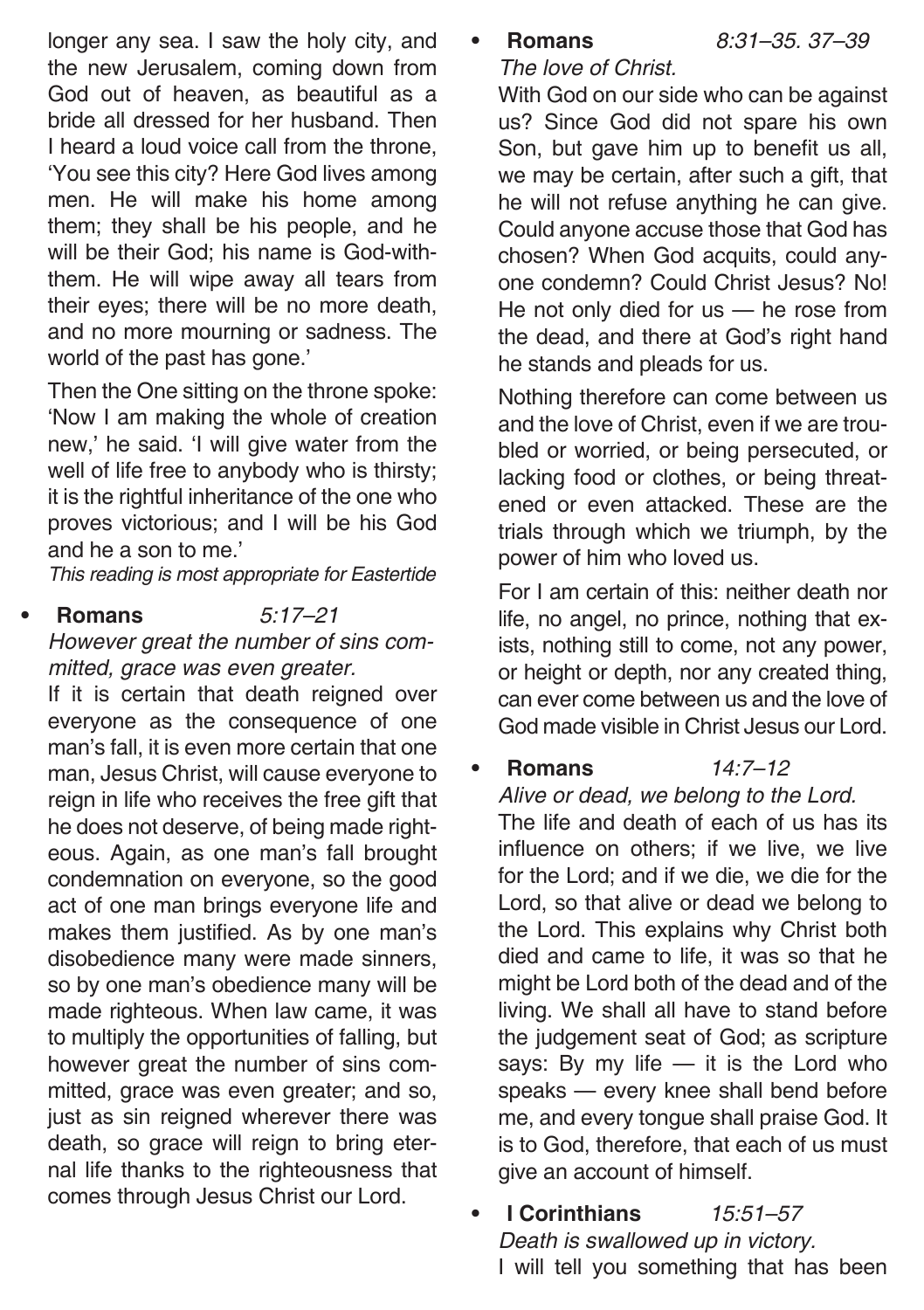secret: that we are not all going to die, but we shall all be changed. This will be instantaneous, in the twinkling of an eye, when the last trumpet sounds. It will sound, and the dead will be raised, imperishable, and we shall be changed as well, because our present perishable nature must put on imperishability and this mortal nature must put on immortality.

When this perishable nature has put on imperishability, and when this mortal nature has put on immortality, then the words of scripture will come true: Death is swallowed up in victory. Death, where is your victory? Death, where is your sting? Now the sting of flesh is sin, and sin gets its power from the Law. So let us thank God for giving us the victory through our Lord Jesus Christ.

### **Gospel Readings**

**• Matthew** *5:1–12 Rejoice and be glad, for your reward will be great in heaven.* 

Seeing the crowds, Jesus went up the hill. There he sat down and was joined by his disciples. Then he began to speak. This is what he taught them:

'How happy are the poor in spirit; theirs is the kingdom of heaven. Happy the gentle: they shall have the earth for their heritage. Happy those who mourn: they shall be comforted. Happy those who hunger and thirst for what is right: they shall be satisfied. Happy the merciful: they shall have mercy shown them. Happy the pure in heart: they shall see God. Happy the peacemakers: they shall be called sons of God. Happy those who are persecuted in the cause of right. Theirs is the kingdom of heaven.

Happy are you when people abuse you and persecute you and speak all kinds of calumny against you on my account.

Rejoice and be glad, for your reward will be great in heaven.'

**• Matthew** *11:25–30 Come to me, and I will give you rest.* Jesus exclaimed, 'I bless you, Father, Lord of heaven and of earth, for hiding these things from the learned and the clever and revealing them to mere children. Yes, Father, for that is what it pleased you to do. Everything has been entrusted to me by my Father; and no one knows the Son except the Father, just as no one knows the Father except the Son and those to whom the Son chooses to reveal him.

'Come to me, all you who labour and are overburdened, and I will give you rest. Shoulder my yoke and learn from me, for I am gentle and humble in heart, and you will find rest for your souls. Yes, my yoke is easy and my burden light.'

#### **• Matthew** *25:31–46*

*Come, you whom my Father has blessed.* Jesus said to his disciples: 'When the Son of Man comes in his glory, escorted by all the angels, then he will take his seat on his throne of glory. All the nations will be assembled before him and he will separate men one from another as the shepherd separates sheep from goats. He will place the sheep on his right hand and the goats on his left.

Then the King will say to those on his right hand, "Come, you whom my Father has blessed, take for your heritage the kingdom prepared for you since the foundation of the world. For I was hungry and you gave me food; I was thirsty and you gave me drink; I was a stranger and you made me welcome; naked and you clothed me, sick and you visited me, in prison and you came to see me." Then the virtuous will say to him in reply, "Lord, when did we see you hungry and feed you; or thirsty and give you drink? When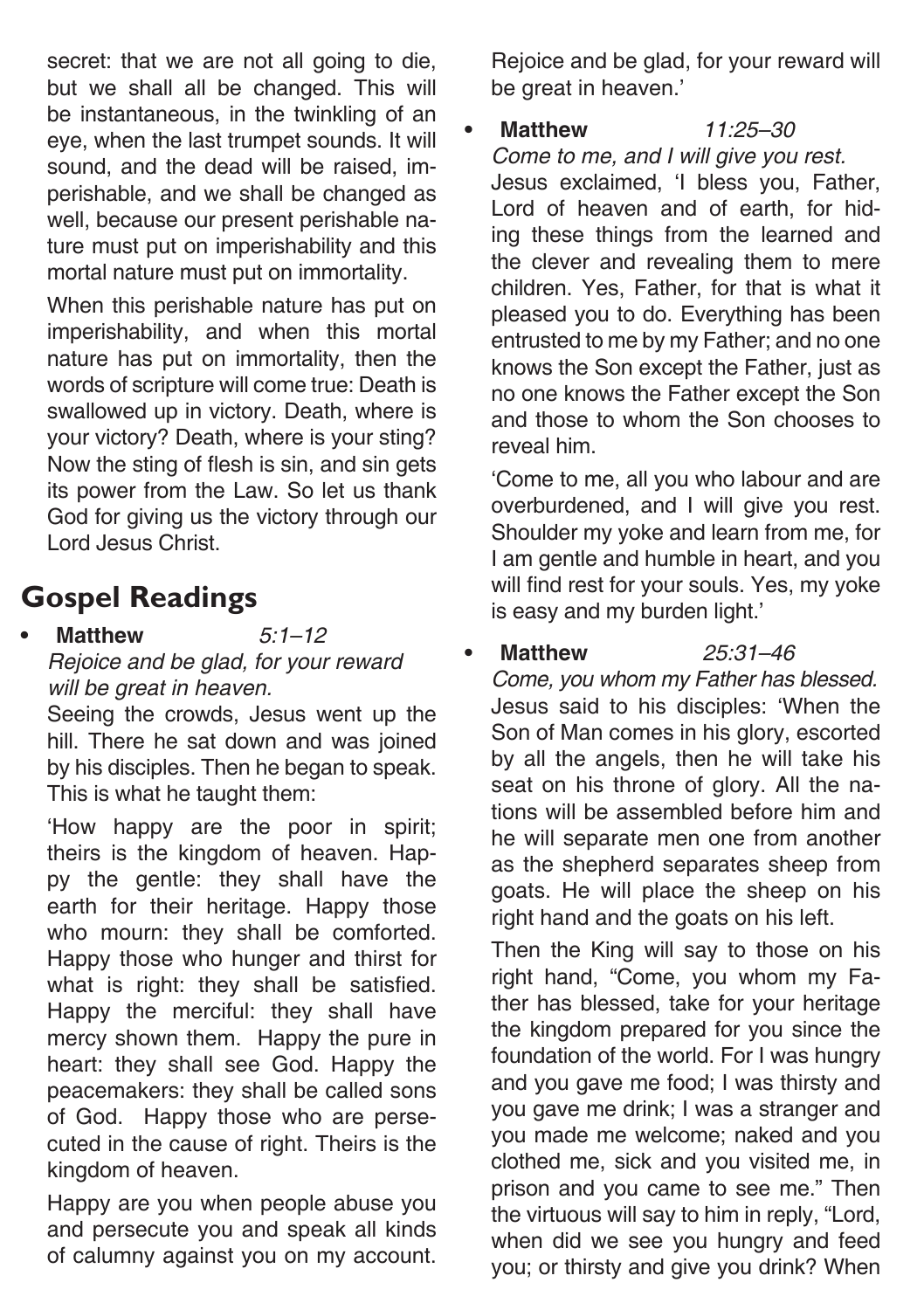did we see you a stranger and make you welcome; naked and clothe you; sick or in prison and go to see you?" And the King will answer, "I tell you solemnly, in so far as you did this to one of the least of these brothers of mine, you did it to me."

Next he will say to those on his left hand, "Go away from me, with your curse upon you, to the eternal fire prepared for the devil and his angels. For I was hungry and you never gave me food; I was thirsty and you never gave me anything to drink; I was a stranger and you never made me welcome, naked and you never clothed me, sick and in prison and you never visited me." Then it will be their turn to ask, "Lord when did we see you hungry or thirsty, a stranger or naked, sick or in prison, and did not come to your help?" Then he will answer, "I tell you solemnly, in so far as you neglected to do this to one of the least of these, you neglected to do it to me." And they will go away to eternal punishment, and the virtuous to eternal life.'

#### **• Luke 23:44-46. 50. 52-53. 24:1-6**

*Into your hands I commend my spirit.* It was about the sixth hour and, with the sun eclipsed, a darkness came over the whole land until the ninth hour. The veil of the Temple was torn right down the middle; and when Jesus had cried out in a loud voice, he said, 'Father, into your hands I commit my spirit'. With these words he breathed his last.

Then a member of the council arrived, an upright and virtuous man named Joseph. This man went to Pilate and asked for the body of Jesus. He then took it down, wrapped it in a shroud and put him in a tomb which was hewn in stone in which no one had yet been laid.

On the first day of the week, at the first sign of dawn, the women went to the tomb with the spices they had prepared.

They found that the stone had been rolled away from the tomb, but on entering discovered that the body of the Lord Jesus was not there. As they stood there not knowing what to think, two men in brilliant clothes suddenly appeared at their side. Terrified, the women lowered their eyes. But the two men said to them, 'Why look among the dead for someone who is alive? He is not here; he has risen.'

**• John** *5:24–29 Whoever listens to my words and believes has passed from death to life.*  Jesus said to the Jews: I tell you most solemnly, whoever listens to my words. and believes in the one who sent me has eternal life; without being brought to judgement he has passed from death to life. I tell you most solemnly, the hour will come — in fact it is here already when the dead will hear the voice of the Son of God, and all who hear it will live. For the Father, who is the source of life, has made the Son the source of life; and, because he is the Son of Man, has appointed him supreme judge.

Do not be surprised at this, for the hour is coming when the dead will leave their graves at the sound of his voice; those who did good will rise again to life; and those who did evil, to condemnation. I can do nothing by myself; I can only judge as I am told to judge, and my judging is just, because my aim is to do not my own will, but the will of him who sent me.'

**• John** *12:23–26 If a wheat grain dies, it yields a rich harvest.* 

Jesus said to his disciples: 'Now the hour has come for the Son of Man to be glorified. I tell you, most solemnly, unless a wheat grain falls on the ground and dies, it remains only a single grain; but if it dies, it yields a rich harvest. Anyone who loves his life loses it; an